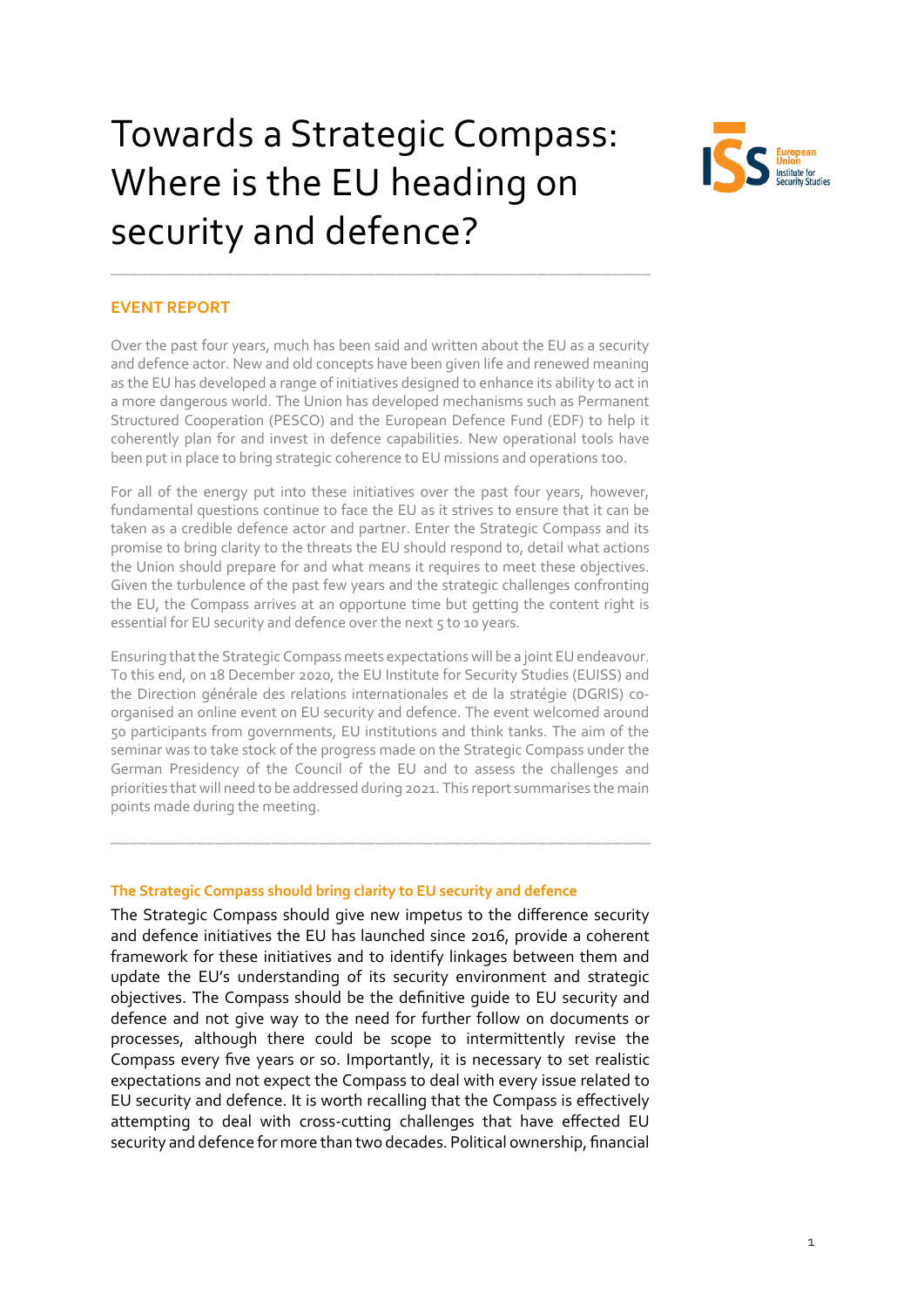resources and commitments to force generation processes will therefore continue to be key irrespective of the Compass.

More generally, one of the fundamental markers of success will be how far EU member states buy into the Strategic Compass process and the concrete objectives they will eventually agree. In this sense, it is vital that the Compass is embedded in national defence planning processes and that ministries of defence across the EU have a sense of ownership. In order to encourage commitment to objectives over the longer-term, it may be necessary to set specific timelines and to ensure that EU member states commonly adhere to them. Processes and tools like the Capability Development Plan (CDP), PESCO, the EDF and the Coordinated Annual Review on Defence (CARD) could assist in this regard. This calls for close cooperation between EU institutions, bodies and member states across all four baskets of the Compass. Ultimately, it is up to the member states to ensure that expectations in EU security and defence are met with political will, resources and capabilities.

Early signs show that member states are committed to the Strategic Compass process. For example, as a foundation for the Compass the Union conducted its first-ever 'threat analysis', which was an intelligence product presented to member states by the EU's Intelligence and Situation Centre (IntCen) in November 2020. The threat analysis was not agreed line-by-line with member states. Despite the fact that the threat analysis made for a sobering account of European security over the next  $5$  to 10 years, member states have collectively become aware of the threats facing the EU over the next few years. Notwithstanding the remaining strategic differences between member states, the outlook for the EU out to 2030 is marked by a range of threats including more intense geopolitics and rivalry, a fragmentation of multilateralism, climate change, hybrid threats, terrorism, etc. Furthermore, the Covid-19 pandemic is likely to have long-term economic and political effects on the EU that are not entirely clear today. This means that the Strategic Compass should be forward-looking and help the EU anticipate long-term trends and threats.

In terms of the forthcoming Strategic Compass process, there will be two distinct phases over 2021. In the first dialogue phase, the EEAS will work on a scoping paper that will be delivered by the end of February and which will be the basis for informal discussions among EU member states. The discussions should be strategic in nature and focus on setting concrete objectives and timelines for achieving them. Although the main stakeholders in the process are EU member states, there could be scope for dialogue with the European Parliament, think tank representatives, academia and civil society.

In the second phase, the Strategic Compass document will be drafted through a needs-driven approach that uses the threat analysis as the basis for conclusions. Ultimately, the Strategic Compass is expected to link a common strategic picture with concrete and realistic deliverables supported by all member states. Operationalising the Compass with yet another 'action plan' as opposed to concrete actions could be interpreted as the EU's continued inability to act. After the Compass, action rather than documentation is required.

**"the first-ever 'threat analysis' made for a sobering account of European security over the next 5 to 10 years"**

**"the Strategic Compass should be forward-looking and help the EU anticipate long-term trends and threats"**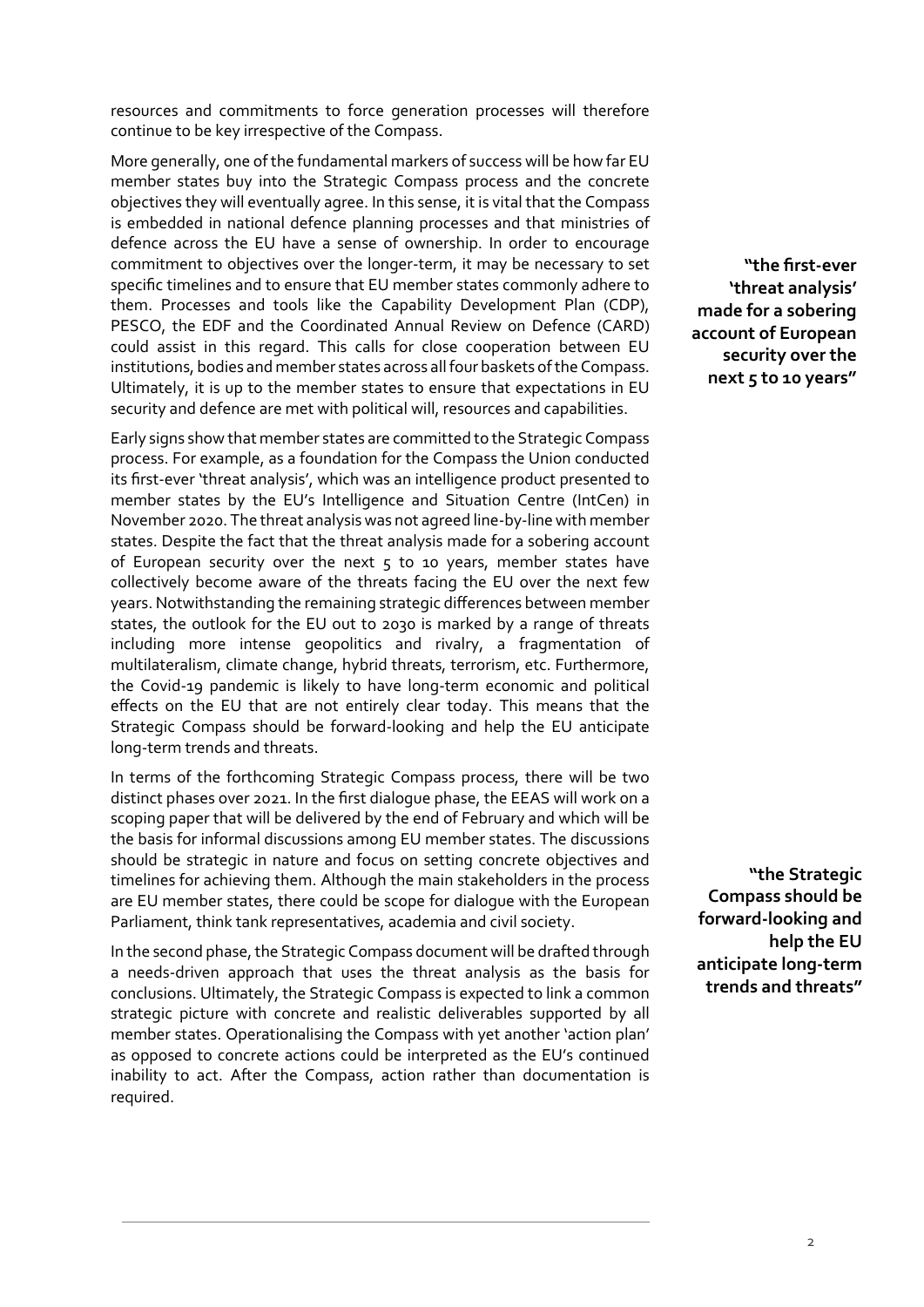#### **Rethinking crisis management**

Given the geopolitical shifts underway, there is a need for more robust EU operations and missions and a strategic culture to underpin the use of force – ultimately, the Common Security and Defence Policy (CSDP) should be guided by an underlying strategic view. For this to occur, however, the process needs to be based on realistic scenarios about where, how and why the EU might engage with its military and civilian tools over the next 10 years. In particular, there is a need to differentiate between the types of missions and operations the EU *should* be able to undertake and those that it is *actually*  willing to pursue.

Crisis management has tended to take on a largely land-based perspective for deployments, but there is a need to also plan for the protection of earth and space-based critical infrastructure, cybersecurity and maritime security. In particular, and given the Union's trading power, the EU needs to focus on the protection of the global commons and sea lanes of communication (especially undersea cables and energy pipelines). There is a need for more flexible and rapid decision-making processes and mandates, and it may be necessary to rethink the applicability of EU Treaty provisions such as Article 44, as well as for the EU to move past the paradigm of 'executive' and 'non-executive' mandates.

Additionally, the work on the crisis management basket should also focus on providing incentives for the EU member states to better engage operationally. The longstanding force generation problem in the EU needs a definitive response. The objective should be to enhance the EU's operational readiness and responsiveness, but to also assess how the Union plans for and deploys missions and operations. The EU should humbly ask why so many European states prefer to launch military missions and operations outside the framework of the Union. Finally, there will also be a need to ensure that the CSDP can interact with and support other initiatives such as the Coordinated Maritime Presence concept or the European Maritime Awareness in The Straight Hormuz (EMASOH) initiative.

#### **Resilience as a key element of security and defence**

The concept of resilience relates to the ability to minimise the disruptive impact of a given event(s) on the functioning of the EU and its member states and citizens. Resilience is not fixed and it undergoes constant adaptation. It is also an extremely broad concept that includes a wide range of military, political, societal, economic and environmental dimensions. Three major implications stem from this interpretation of resilience: first, that the Strategic Compass' resilience basket has to contend with a broad and constantly evolving concept; second, that resilience of critical infrastructure such as ports, railways and telecommunications rests upon private actors rather than member states; and third, that any strategy to enhance the Union's resilience in security and defence requires an emphasis on civil and societal preparedness. The second point requires a comprehensive strategy for critical infrastructure protection and a partnership between EU institutions, member states and private actors. The third point is not easy to address given that threat perceptions differ across societies in the EU.

**"there is a need for more flexible and rapid decisionmaking processes and mandates"**

**"the Strategic Compass should aim to detail how EU instruments and mechanisms can be utilised for mutual assistance and solidarity"**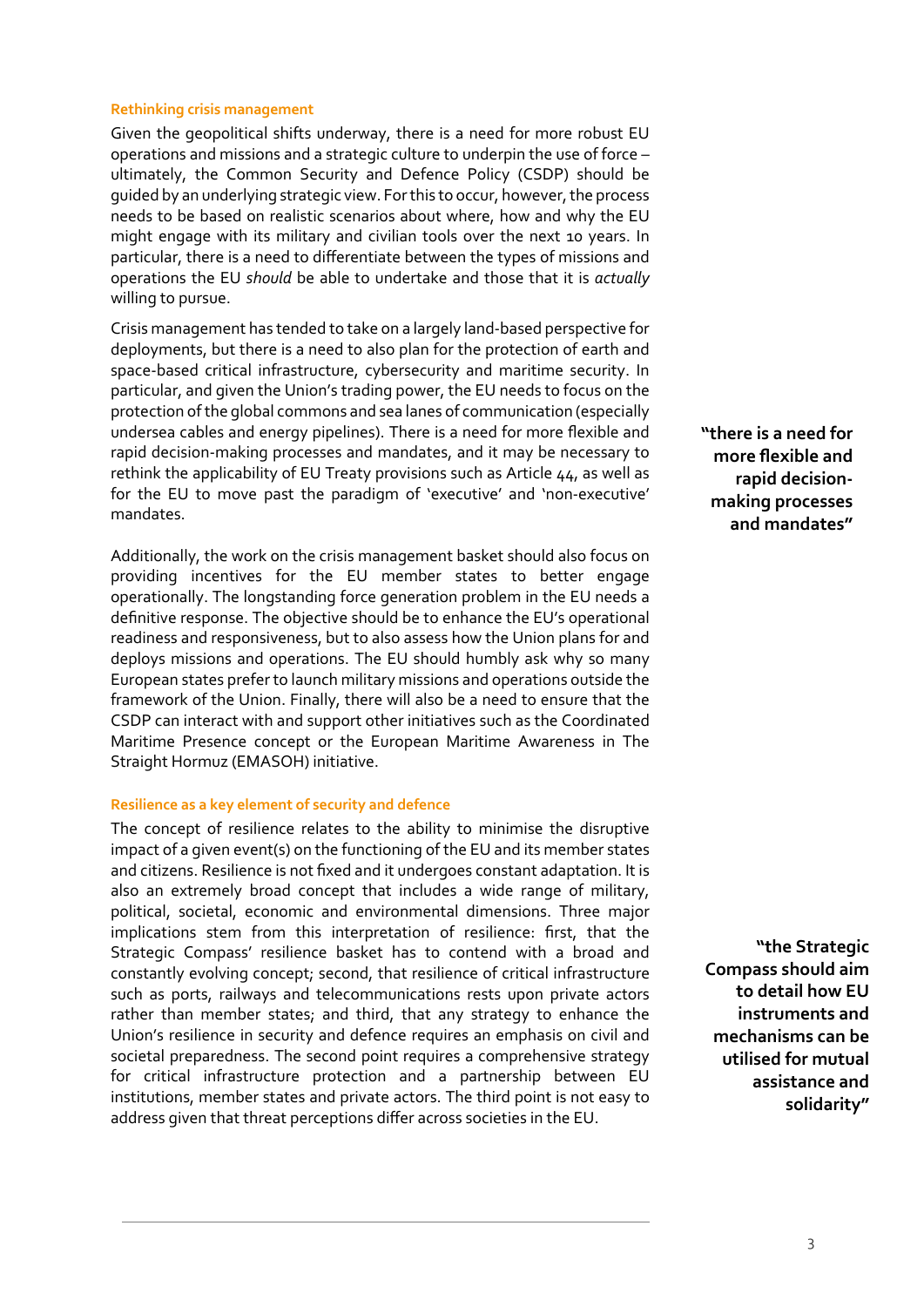There is a question about how far the EU's mutual assistance and solidarity clauses should be included in the work on the Strategic Compass. One view calls for the EU not to treat territorial defence as a taboo subject, and a discussion between the EU and NATO on the relationship between Article 5 of the Washington Treaty and Article 42.7 of the Treaty on European Union (TEU) should not be avoided. Linking EU-NATO efforts on territorial defence could enhance the European pillar in the Alliance and enhance the EU's overall credibility in security and defence. At the very least, the Strategic Compass should aim to detail how EU instruments and mechanisms can be utilised during an Article 42.7 TEU or Article 222 TFEU crisis situation.

Nevertheless, there is a need to ensure that any objectives agreed under the resilience basket respond to the specific needs of security and defence. Furthermore, there is a need to recognise that relevant issues for the resilience basket such as cybersecurity, hybrid threats and climate change fall under the competence of the European Commission. This underlines the need for close cooperation between the EEAS and Commission, as well as other bodies such as the EDA and other EU agencies.

## **Capabilities, innovation and future threats**

There is a need to think about how the Strategic Compass can streamline the EU capability development process and a target is to ensure that the Compass can help the EU arrive at the development of a full spectrum force package. However, along with capability development priorities comes the need to ensure that the EU has a responsive and capable technological and industrial base. Indeed, the next ten years are likely to witness the rapid development of technologies and this could create new vulnerabilities and opportunities for Europe's armed forces and industries. In particular, the Strategic Compass needs to come to terms with the pace of digitalisation and technological transformation.

It is important during the Strategic Compass process to not neglect crosscutting capability and industrial areas that have an impact on EU security and defence. Here, it is important to stress cyberdefence and to ensure that EU security and defence is resilient and able to overcome cyber vulnerabilities. Furthermore, space should not be ignored as a key strategic enabler for EU security and defence. New initiatives under the EU's space programme and the European Commission's work on civil, defence and space industrial synergies can feed into the Strategic Compass reflection process. Finally, the industrial and technological dimension is critical for the EU's strategic autonomy and to ensuring that Europe's economy can recover and innovate after the Covid-19 pandemic is over.

**"the target is to arrive at the development of a full spectrum force package for the EU"**